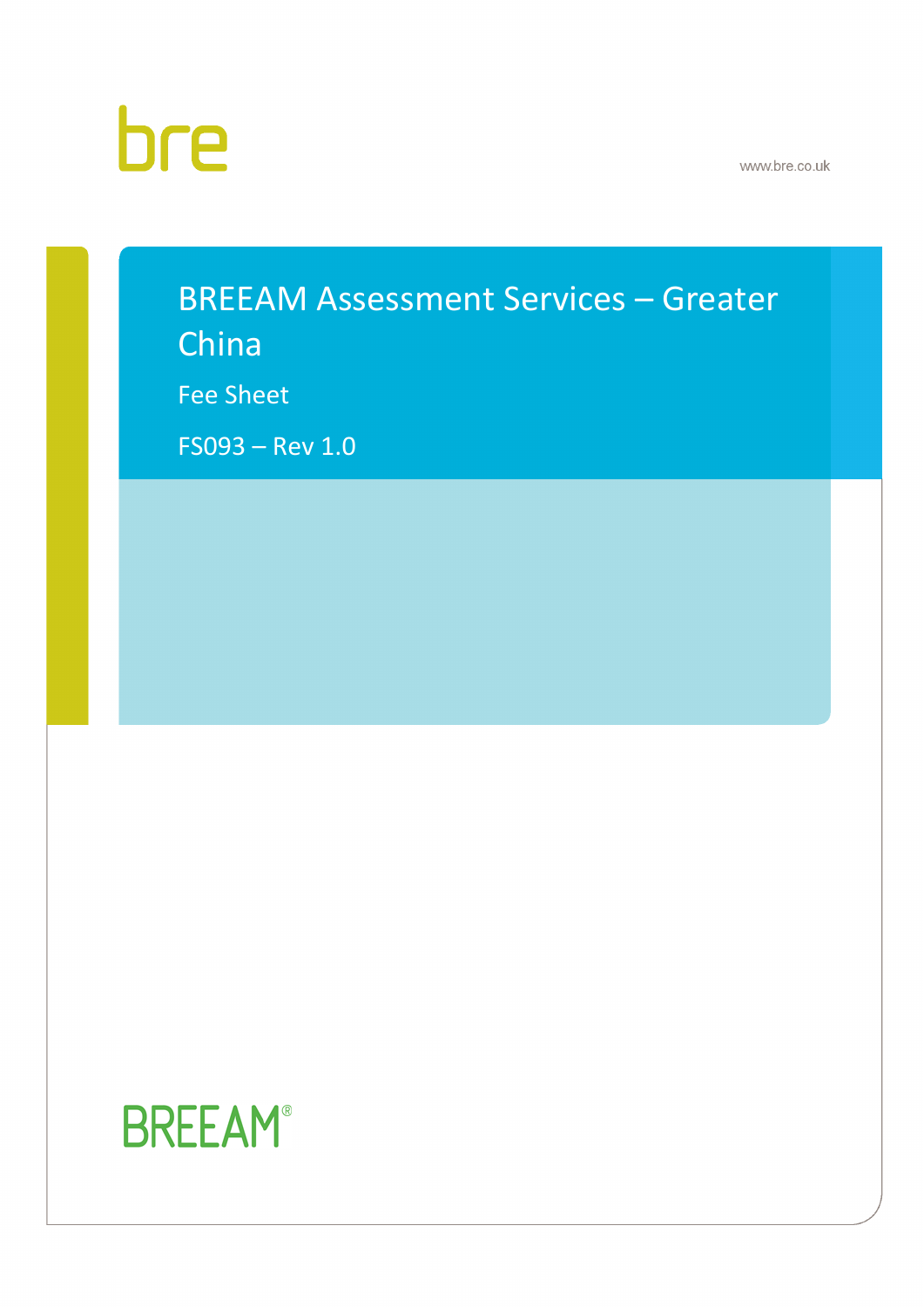|                   | <b>FEE SHEET</b>                                          | Doc No:   FS093   |                                 |
|-------------------|-----------------------------------------------------------|-------------------|---------------------------------|
| <b>BRE GLOBAL</b> |                                                           | Revision No: 11.0 |                                 |
|                   |                                                           |                   | Date: 11 <sup>th</sup> May 2020 |
|                   | <b>BREEAM Fees - Assessment Services in Greater China</b> |                   | Page: 2 of 14                   |

# <span id="page-1-0"></span>**Table of contents**

| Table of contents                                                 | 2              |
|-------------------------------------------------------------------|----------------|
| Introduction                                                      | $\overline{2}$ |
| Important notes                                                   | 3              |
| <b>BREEAM Communities</b>                                         | 5              |
| BREEAM International New Construction (Non-Domestic and Domestic) | 6              |
| BREEAM International Refurbishment and Fit Out (Non-Domestic)     | 7              |
| <b>BREEAM In-Use</b>                                              | 8              |
| <b>Other Scheme Related Services</b>                              | 12             |
|                                                                   |                |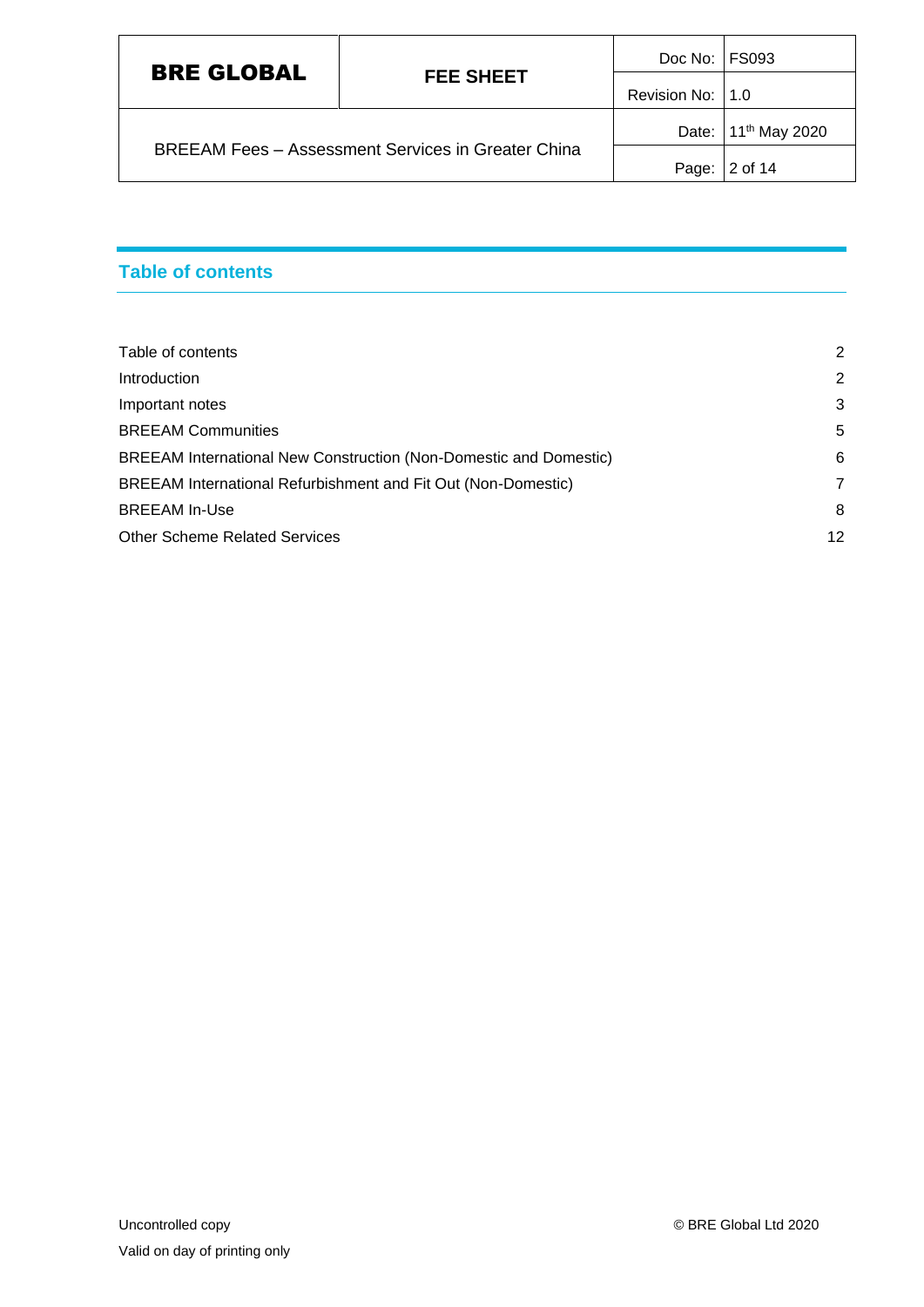|                   | <b>FEE SHEET</b>                                          | Doc No: FS093                   |         |
|-------------------|-----------------------------------------------------------|---------------------------------|---------|
| <b>BRE GLOBAL</b> |                                                           | Revision No:   1.0              |         |
|                   |                                                           | Date: 11 <sup>th</sup> May 2020 |         |
|                   | <b>BREEAM Fees - Assessment Services in Greater China</b> | Page:                           | 2 of 14 |

# <span id="page-2-0"></span>**Introduction**

This document outlines the fees for use of the following BRE Global Limited certification schemes in Greater China:

- BREEAM Communities
- BREEAM International New Construction (Non-Domestic and Domestic)
- BREEAM International Non-Domestic Refurbishment & Fit Out
- BREEAM In-Use

The document details the fees and relevant information for the following services for the schemes listed above (where applicable):

- Annual assessor licensing
- Assessment registration
- Assessment certification
- Assessment translation
- Other applicable fees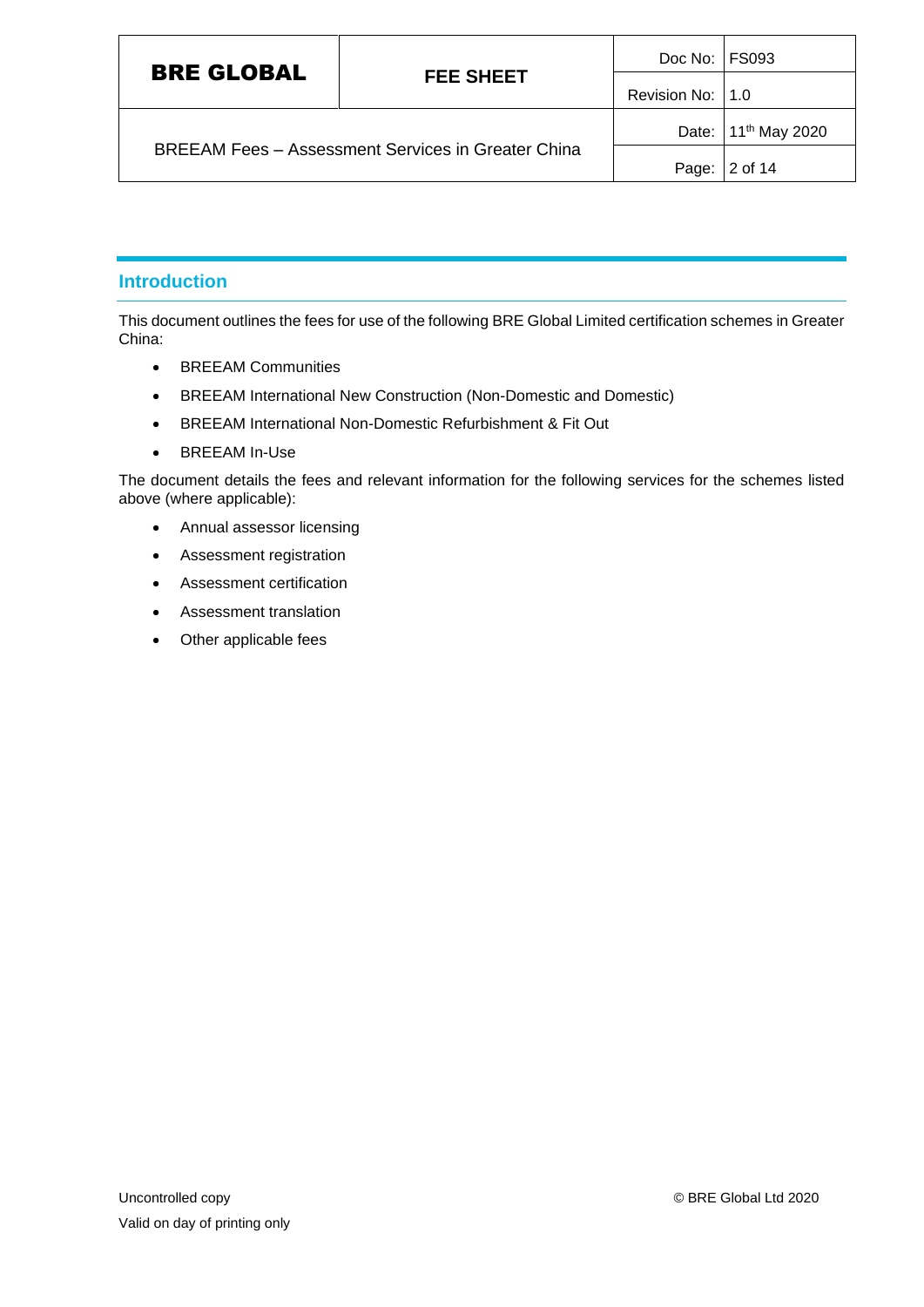| <b>BRE GLOBAL</b><br><b>FEE SHEET</b>                     | Doc No: FS093      |                                 |
|-----------------------------------------------------------|--------------------|---------------------------------|
|                                                           | Revision No:   1.0 |                                 |
|                                                           |                    | Date: 11 <sup>th</sup> May 2020 |
| <b>BREEAM Fees - Assessment Services in Greater China</b> | Page:              | 3 of 14                         |

# <span id="page-3-0"></span>**Important notes**

#### **General**

- Unless otherwise agreed through a client cost proposal, all fees quoted for the assessment services in this fee sheet will be invoiced to the licensed organisation.
- The fees in this fee sheet are quoted in RMB (¥).

\*The below fees in the fee sheet are inclusive of the 17% tax and 3% service fees in the Chinese service contract between BRE China and applicant.

- Unless otherwise stated, the assessment services are requested via either completion and submission of the relevant application form (licensing, innovation credit applications), the relevant online system (assessment registration & certification requests) or a written cost proposal (BREEAM In Use, bespoke criteria). Please contact [breeam@bregroup.com](mailto:breeam@bregroup.com) should you require any assistance with your request.
- Assessment services requested by customers located in the Greater China region will be invoiced in RMB (¥) by Building Research Establishment Shenzhen Limited (BRE China).
- Assessment services requested by customers not located in the Greater China region will be invoiced in Sterling (£) by BRE Global Limited (BRE Global). The fees will be converted from RMB to Sterling using the exchange rate current at the time of the service request.
- For licensed organisations, TC0207 *Terms and Conditions – Licensing* contains the roles and responsibilities of the Licensee, including payment of fees specified in this fee sheet.
- Please also refer to BREEAM Fee Sheet FS 036 and BREEAM In-Use Fee Sheet FS 021 for further detailed information relating to fees.

#### **Registration fee**

• With the exception of assets registered to the BREEAM In-Use scheme, assessments must be registered to a licensed assessor prior to submission for certification. The assessment registration fee is non-refundable. For the BREEAM In-Use scheme a client (who is a non-licensed assessor) can purchase credits and register assets for measurement on the BiU system.

#### **Certification fee**

- Unless otherwise stated, certification fees are charged and invoiced per assessment and upon submission of an assessment by a licensed organisation for certification.
- Where an assessment is re-submitted for a certification decision more than six months after the initial BRE Global notification of the Quality Assurance audit outcome (for the same assessment), the licensed organisation will be charged the full certification fee again at the rate current at that time. No additional certification fee is charged for assessments re-submitted within 6 months of the initial notification.

#### **Bespoke assessment criteria**

• The scope of each BREEAM scheme defines the standard types of projects, buildings and stages that the scheme can be used to assess. For any other building or project types that do not fit the scope, bespoke assessment criteria are required. Licensed organisations will find details of the bespoke process in Guidance Note 23, available to download along with the relevant application form for from BREEAM Projects. Fees for bespoke criteria development are charged in addition to registration and certification fees.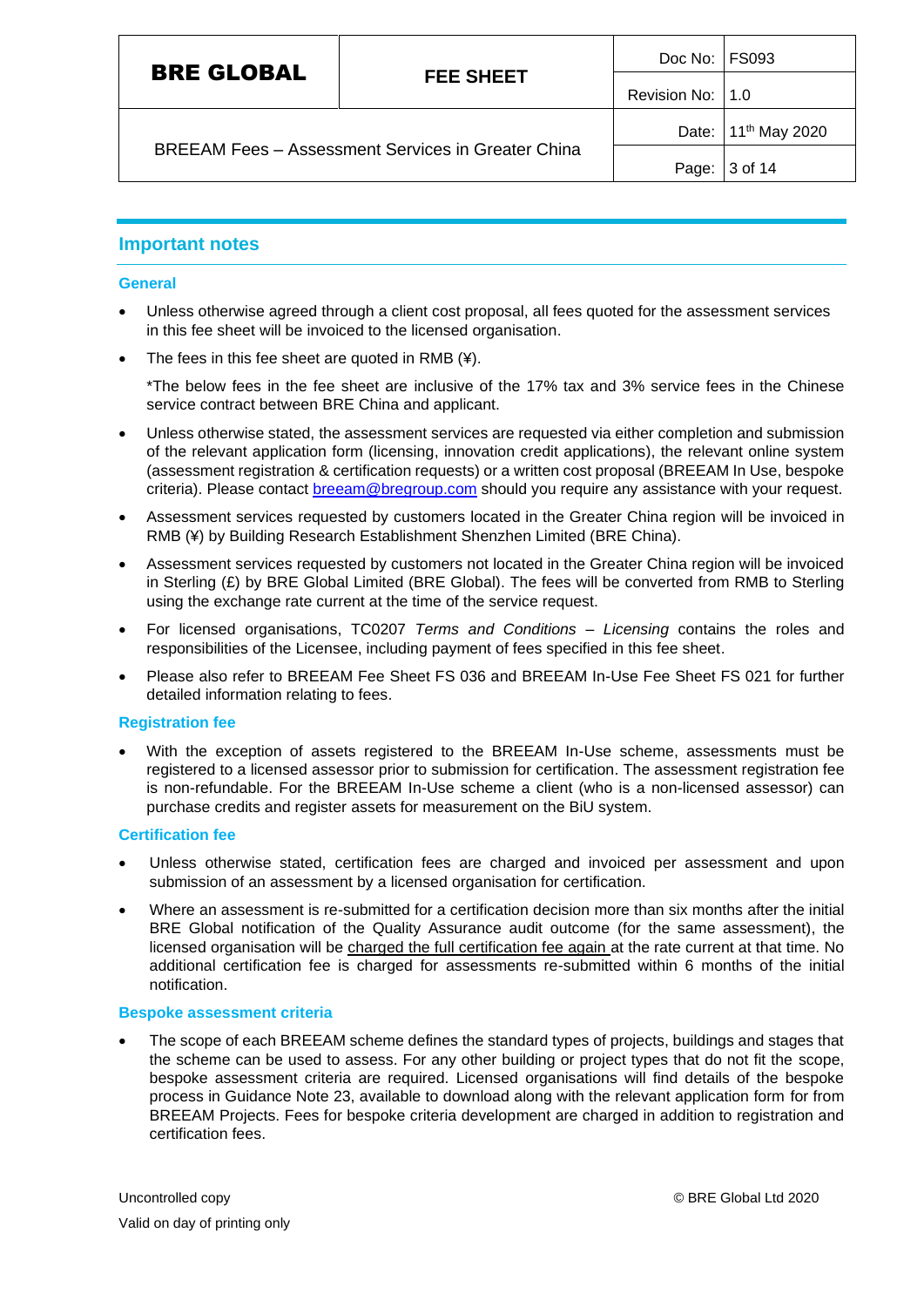| <b>BRE GLOBAL</b> | <b>FEE SHEET</b>                                          | Doc No: FS093                   |         |
|-------------------|-----------------------------------------------------------|---------------------------------|---------|
|                   |                                                           | Revision No:   1.0              |         |
|                   |                                                           | Date: 11 <sup>th</sup> May 2020 |         |
|                   | <b>BREEAM Fees - Assessment Services in Greater China</b> | Page:                           | 4 of 14 |

- A bespoke approach is a requirement of scheme application for BREEAM Communities (masterplan stage) in China for all projects; the fees for bespoke criteria development are priced on application. Fees for BREEAM Communities bespoke criteria development are charged in addition to registration and certification fees.
- Bespoke criteria fees will be invoiced to the company submitting the application.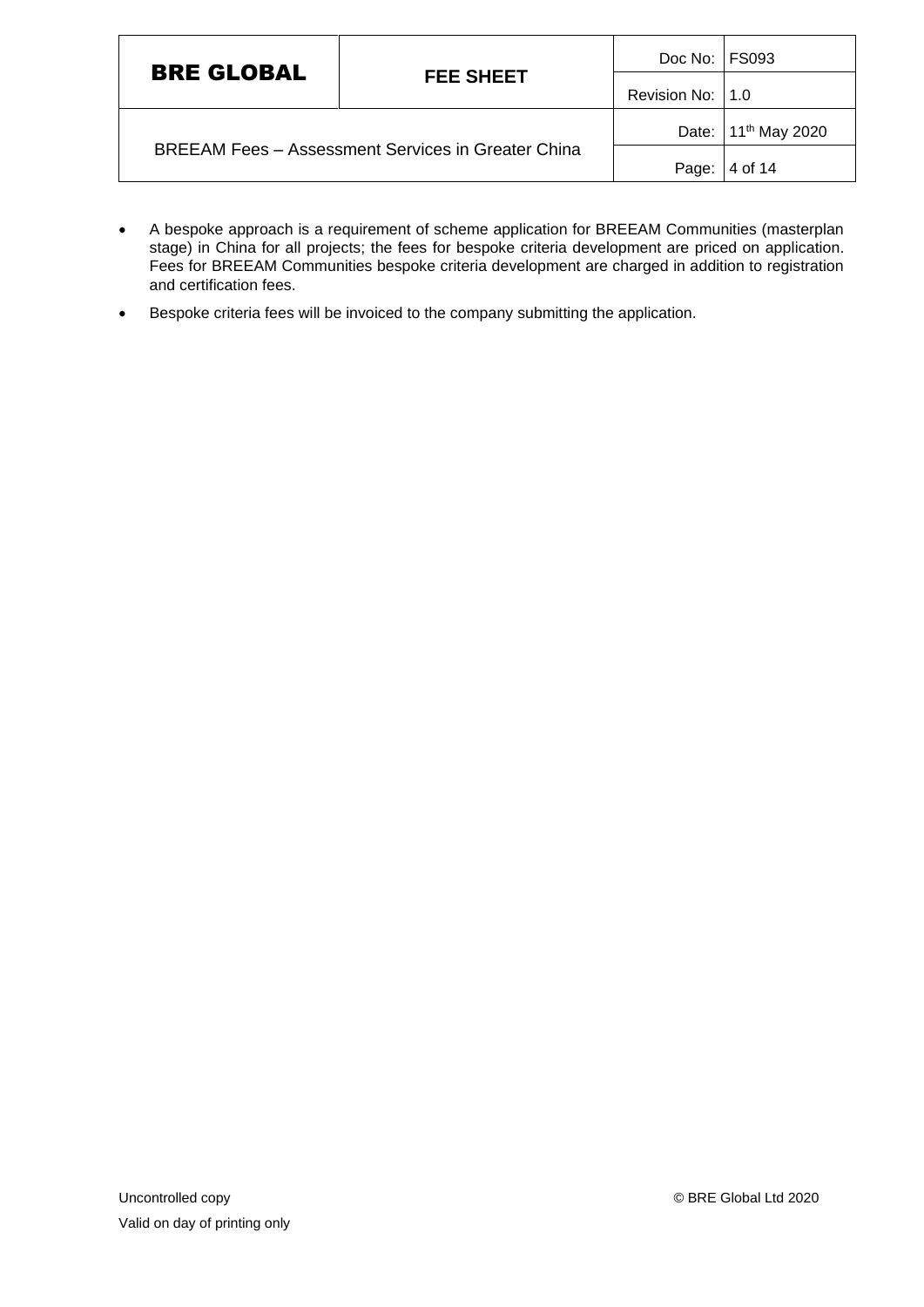| <b>BRE GLOBAL</b>                                         | <b>FEE SHEET</b> | Doc No: FS093                   |         |
|-----------------------------------------------------------|------------------|---------------------------------|---------|
|                                                           |                  | Revision No:   1.0              |         |
|                                                           |                  | Date: 11 <sup>th</sup> May 2020 |         |
| <b>BREEAM Fees - Assessment Services in Greater China</b> |                  | Page:                           | 5 of 14 |

# <span id="page-5-0"></span>**BREEAM Communities**

#### **Licence**

| Annual licence fee per qualified assessor | ¥4.500 |
|-------------------------------------------|--------|
|                                           |        |

# **Registration**

| Registration fee per assessment, valid for registrations on or after 01/07/2019 | ¥5.423 |
|---------------------------------------------------------------------------------|--------|
|                                                                                 |        |

# **Certification**

Certification fee per assessment, valid for assessments registered on or after 01/07/2019.

| <b>Band</b> | <b>Development Size (Hectares)</b> | Interim (Step 1) fee | Final (Steps 2 & 3) fee |
|-------------|------------------------------------|----------------------|-------------------------|
| A           | $\leq 5$                           | ¥27,115              | ¥23,861                 |
| B           | $>5 - 10$                          | ¥30,369              | ¥27,115                 |
| C           | $>10 - 520$                        | ¥36,876              | ¥33,622                 |
| D           | $>20$ - ≤30                        | ¥54,230              | ¥40,130                 |
| Е           | $>30 - 40$                         | ¥49,891              | ¥46,637                 |
| F           | >40 - ≤50                          | ¥56,399              | ¥53,145                 |
| G           | $>50 - 100$                        | ¥62,906              | ¥59,652                 |
| Н           | $>100 - 150$                       | ¥73,752              | ¥70,498                 |
|             | >150 - ≤200                        | ¥84,598              | ¥81,344                 |
| J           | >200                               | ¥95,444              | ¥92,190                 |

Please note that the tailoring of the assessment criteria (a bespoke approach) is a necessity of scheme application for BREEAM Communities (masterplan stage) in China for all projects; the fees for bespoke criteria development are priced on application.

 $\overline{\mathsf{I}}$ 

Τ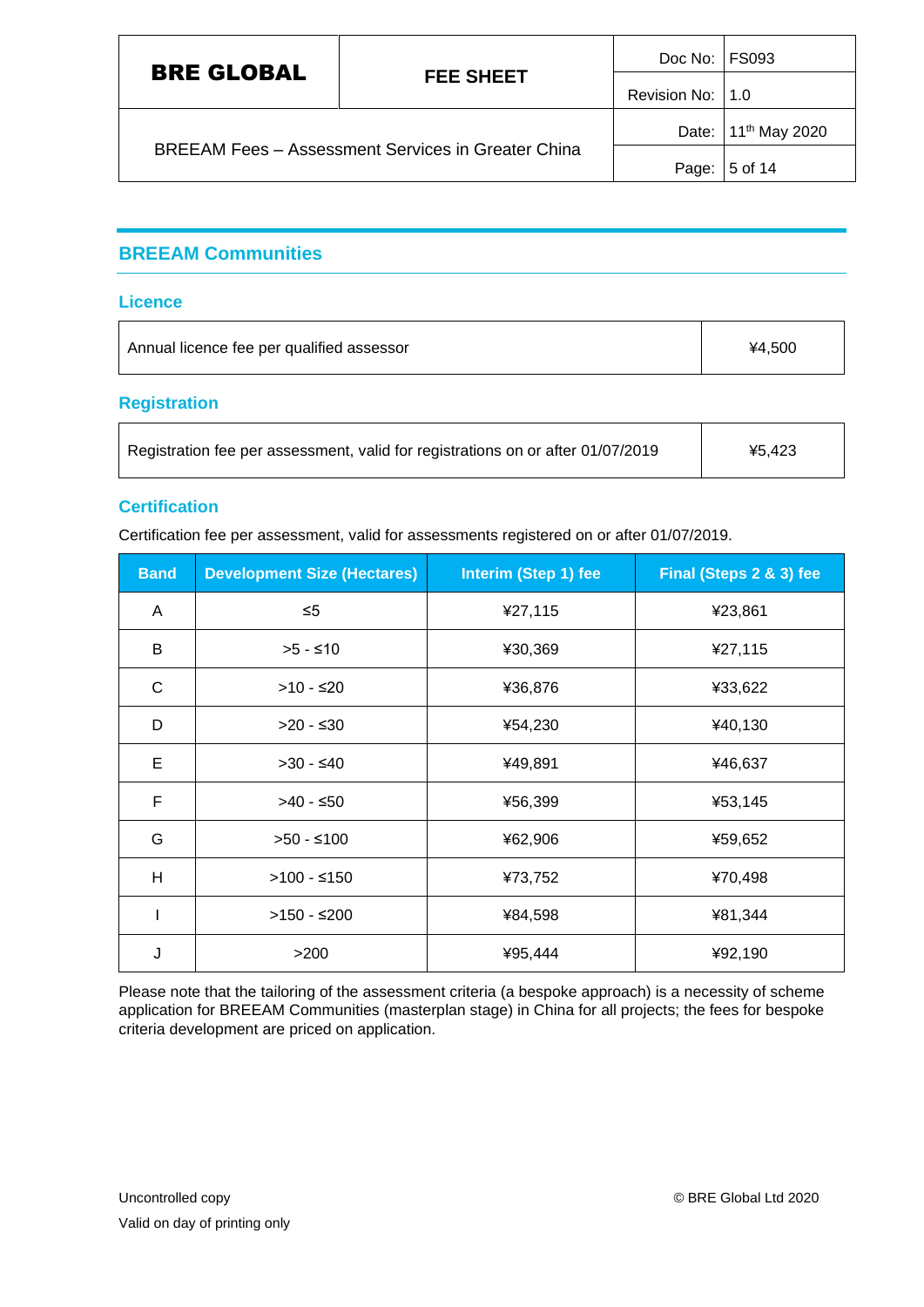|                   | <b>FEE SHEET</b>                                          | Doc No: FS093                   |         |
|-------------------|-----------------------------------------------------------|---------------------------------|---------|
| <b>BRE GLOBAL</b> |                                                           | Revision No: 11.0               |         |
|                   |                                                           | Date: 11 <sup>th</sup> May 2020 |         |
|                   | <b>BREEAM Fees - Assessment Services in Greater China</b> | Page:                           | 6 of 14 |

# <span id="page-6-0"></span>**BREEAM International New Construction (Non-Domestic and Domestic)**

#### **Licence**

| Annual licence fee per qualified assessor | ¥2.250 |
|-------------------------------------------|--------|
|-------------------------------------------|--------|

# **Registration**

| Registration fee per assessment, valid for registrations on or after 01/07/2019 | ¥17,474 |
|---------------------------------------------------------------------------------|---------|
|---------------------------------------------------------------------------------|---------|

# **Certification**

Certification fee per assessment, valid for assessments registered on or after 01/07/2019

|                                         | Fee                                        |                                                       |                           |  |
|-----------------------------------------|--------------------------------------------|-------------------------------------------------------|---------------------------|--|
| <b>Development Size (m<sup>2</sup>)</b> | <b>Interim Design stage</b>                | <b>Final Post Construction</b><br><b>Review stage</b> | <b>Total/PCA</b>          |  |
|                                         | <b>Non-Domestic developments</b>           |                                                       |                           |  |
| < 5000 m <sup>2</sup>                   | ¥32,538                                    | ¥21,692                                               | ¥54,230                   |  |
| $≥$ 5000 - <50,000m <sup>2</sup>        | ¥69,896                                    | ¥38,563                                               | ¥108,459                  |  |
| ≥50,000m <sup>2</sup>                   | ¥102,434                                   | ¥72,306                                               | ¥174,740                  |  |
|                                         | <b>Domestic (residential) developments</b> |                                                       |                           |  |
| Minimum fee                             | ¥12,051 per assessment                     | ¥7,231 per assessment                                 | ¥19,282 per<br>assessment |  |
| $\leq$ 100 dwellings                    | ¥174.74 per dwelling                       | ¥96.41 per dwelling                                   | ¥271.15 per<br>dwelling   |  |
| 101st to 1000th dwelling                | ¥138.59 per dwelling                       | ¥78.33 per dwelling                                   | ¥216.92 per<br>dwelling   |  |
| 1001 plus dwellings                     | ¥114.48 per dwelling                       | ¥54.23 per dwelling                                   | ¥168.71 per<br>dwelling   |  |

Mixed use assessments containing both residential dwellings and non-domestic buildings will be charged the higher rate as calculated for the assessment.

The Total fee is also the fee charged and invoiced for submission of a Post Construction Assessment (PCA), i.e. an assessment that has not been submitted separately for Design and Post Construction Review stage certification.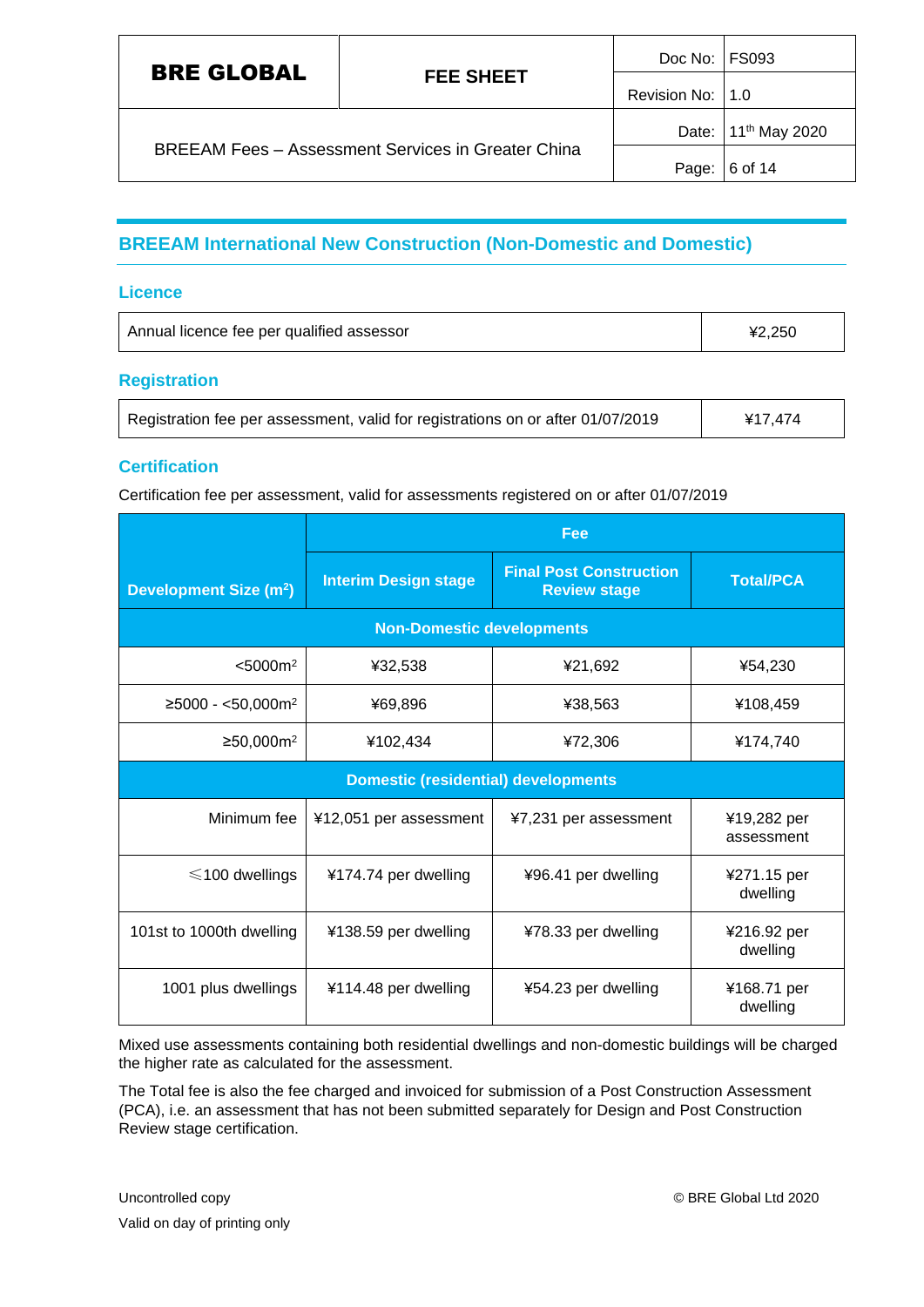| <b>BRE GLOBAL</b>                                         |                    | Doc No: FS093 |                                 |
|-----------------------------------------------------------|--------------------|---------------|---------------------------------|
| <b>FEE SHEET</b>                                          | Revision No:   1.0 |               |                                 |
| <b>BREEAM Fees - Assessment Services in Greater China</b> |                    |               | Date: 11 <sup>th</sup> May 2020 |
|                                                           |                    | Page:         | 7 of 14                         |

# <span id="page-7-0"></span>**BREEAM International Refurbishment and Fit Out (Non-Domestic)**

#### **Licence**

| Annual licence fee per qualified assessor | ¥2.250 |
|-------------------------------------------|--------|
|                                           |        |

# **Registration**

| Registration fee per assessment, valid for registrations on or after 01/07/2019 | ¥15,064 |
|---------------------------------------------------------------------------------|---------|
|---------------------------------------------------------------------------------|---------|

# **Certification**

Certification fee per assessment, valid for assessments registered on or after 01/07/2019

|                                       | Fee<br><b>No. Parts</b>       |                                |                                                       |                  |
|---------------------------------------|-------------------------------|--------------------------------|-------------------------------------------------------|------------------|
| <b>Development</b><br>Size $(m^2)$    | (per submitted<br>assessment) | <b>Interim Design</b><br>stage | <b>Final Post Construction</b><br><b>Review stage</b> | <b>Total/PCA</b> |
|                                       | 1-2 Parts                     | ¥16,269                        | ¥7,833                                                | ¥24,102          |
| < 1000 m <sup>2</sup>                 | 3 Parts                       | ¥23,861                        | ¥12,051                                               | ¥35,912          |
|                                       | 4 Parts                       | ¥39,166                        | ¥15,064                                               | ¥54,230          |
|                                       | 1-2 Parts                     | ¥21,692                        | ¥15,064                                               | ¥36,756          |
| $≥1000 -$<br>< 5000 m <sup>2</sup>    | 3 Parts                       | ¥25,910                        | ¥19,282                                               | ¥45,191          |
|                                       | 4 Parts                       | ¥48,807                        | ¥21,692                                               | ¥70,498          |
|                                       | 1-2 Parts                     | ¥29,525                        | ¥21,692                                               | ¥51,217          |
| $≥5000 -$<br>$<$ 50,000m <sup>2</sup> | 3 Parts                       | ¥34,948                        | ¥24,705                                               | ¥59,652          |
|                                       | 4 Parts                       | ¥56,640                        | ¥31,333                                               | ¥87,972          |
| ≥50,000m <sup>2</sup>                 | 1-2 Parts                     | ¥43,384                        | ¥38,563                                               | ¥81,947          |
|                                       | 3 Parts                       | ¥48,204                        | ¥45,794                                               | ¥93,998          |
|                                       | 4 Parts                       | ¥93,998                        | ¥66,281                                               | ¥160,278         |

The fee is based on the total number of assessment parts included within a single assessment. E.g. if a two-part assessment of the Fabric & Structure is submitted as a single assessment, the corresponding '1- 2 Parts' fee will be charged. If a separate one-part assessment of the Interior Design is submitted for the same project but at a later date, then the fee for '1-2 Parts' will be charged (and not the difference between the '1-2 Part' and '3 Part' assessment fees). If a single assessment of all four parts is submitted for the same project, the corresponding '4 Parts' fee will be charged.

The Total fee is also the fee charged and invoiced for submission of a Post Construction Assessment (PCA), i.e. an assessment that has not been submitted separately for Design and PCR stage certification.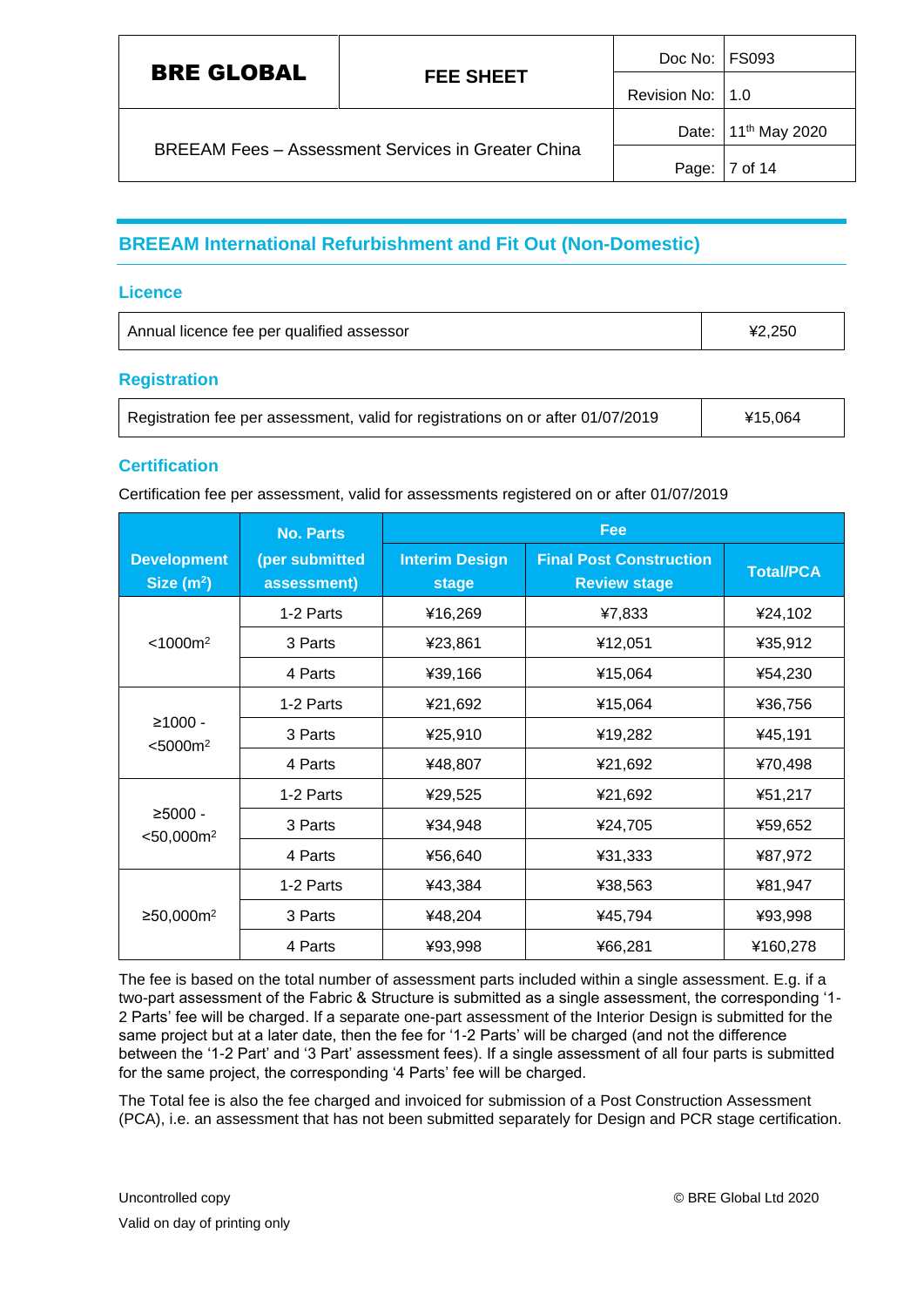| <b>BRE GLOBAL</b>                                         | <b>FEE SHEET</b> | Doc No: FS093    |                                 |
|-----------------------------------------------------------|------------------|------------------|---------------------------------|
|                                                           |                  | Revision No: 1.0 |                                 |
| <b>BREEAM Fees - Assessment Services in Greater China</b> |                  |                  | Date: 11 <sup>th</sup> May 2020 |
|                                                           |                  | Page:            | 8 of 14                         |

# <span id="page-8-0"></span>**BREEAM In-Use**

BREEAM In-Use (BIU) is a certification scheme for the sustainability assessment of buildings throughout the operational stages of their lifecycle, as set out in Scheme documents SD096 and SD5070, and Technical Manuals SD221, SD6063 and SD243.

The fees applicable in this document are applicable to BREEAM International In-Use for Commercial and Residential.

National Scheme Operator (NSO) fees may vary and are set by the NSO. For more information on the NSO fees please contact the NSO directly. More information about NSOs can be located at [https://www.breeam.com/location/.](https://www.breeam.com/location/)

The fees outlined in this document are based on the following services:

- Organisation Registration
- Asset Measurement Registration
- **Certification**
- Assessor Training & Licensing

Any applicable discounts available are also outlined within this document.

All fees stated within this fee sheet will be applicable from 11<sup>th</sup> May 2020

#### **Licence**

| Annual licence fee per qualified assessor | ¥2.250 |
|-------------------------------------------|--------|
|-------------------------------------------|--------|

#### **Organisation Registration - Client**

To register an organisation on the BREEAM In-Use Online Platform clients must purchase a Performance Measurement credit to activate their registration (see below for costs). This acts as the first asset registration and can then be used to register the first asset measurement.

#### **Asset Measurement Registration**

|                                             | <b>BIU 2015 Version</b> | <b>BIU Version 6</b> |
|---------------------------------------------|-------------------------|----------------------|
| Performance Measurement Credit <sup>1</sup> | ¥10,846 per asset       | ¥30,000 per asset    |

 $1$  BRE Global reserve the right to charge additional assessment registration fees for certain types of complex assets such as shopping centres, including both public and tenanted areas.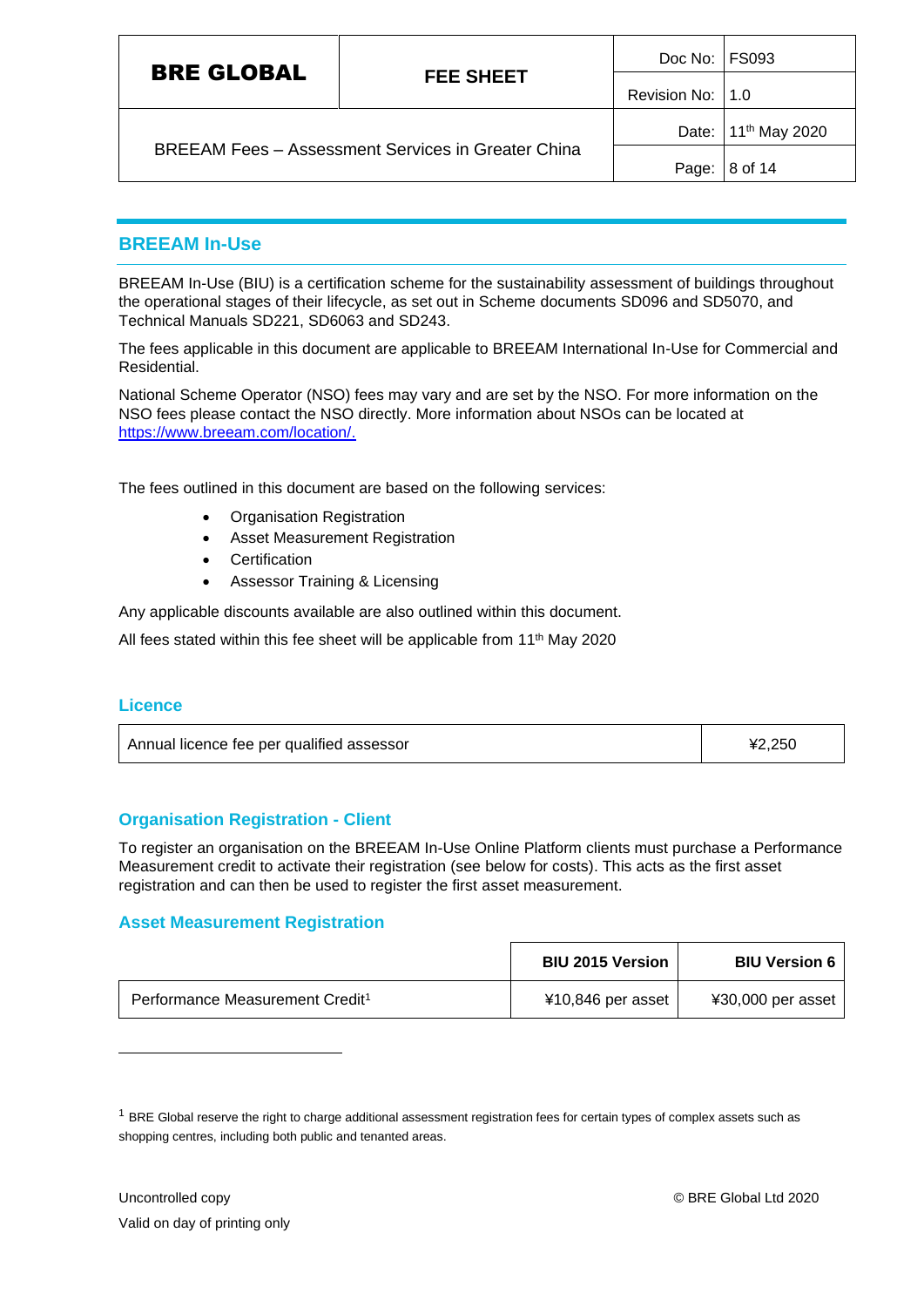|                                                           | <b>FEE SHEET</b> | Doc No: FS093    |                                 |
|-----------------------------------------------------------|------------------|------------------|---------------------------------|
| <b>BRE GLOBAL</b>                                         |                  | Revision No: 1.0 |                                 |
| <b>BREEAM Fees - Assessment Services in Greater China</b> |                  |                  | Date: 11 <sup>th</sup> May 2020 |
|                                                           |                  | Page:            | 9 of 14                         |

Valid for assets registered on or after 11 May 2020 – BIU 2015 Version will close for new registrations 4 May 2021.

The Performance Measurement Credit is charged per asset. One Performance Measurement Credit allows unlimited use of the BREEAM In-Use questionnaire and dynamic scoring functionality for a period of up to twelve months and/or until the assessment is submitted for certification; whichever is sooner for one asset. Failure to renew the registration will lead to the assessment being locked and inaccessible. Asset measurements can be reactivated at any time by paying the Performance Measurement Credit Fee.

# **Seeking Verification and Certification**

Provided an active asset measurement is registered, clients can request certification. This can be achieved by engaging with a licensed BREEAM In-Use Assessor, allocating the assessment to the Assessor for verification and paying the appropriate fees. Note: Fees paid to the Assessor are done so outside of any of the BRE systems or processes.

BRE Global licensed BREEAM In-Use assessors can be found on [Greenbooklive.com](http://www.greenbooklive.com/search/scheme.jsp?id=8)

# **Certification**

At any point during the assessment, clients may appoint a BREEAM In-Use licensed assessor to verify their answers and provide certification for the asset. See BREEAM In-Use Scheme Document SD096 for further details.

|                              | <b>BIU 2015 Version (valid for one year)</b><br>Fee (per part and per asset assessed) |                        |
|------------------------------|---------------------------------------------------------------------------------------|------------------------|
| Asset Size (m <sup>2</sup> ) | <b>Certification</b>                                                                  | <b>Recertification</b> |
| $<$ 25,000 $m2$              | ¥12,654                                                                               | ¥10,846                |
| $≥25,000 - <50,000m2$        | ¥27,115                                                                               | ¥16,269                |
| ≥50,000m <sup>2</sup>        | ¥37,961                                                                               | ¥27,115                |

#### **Certification**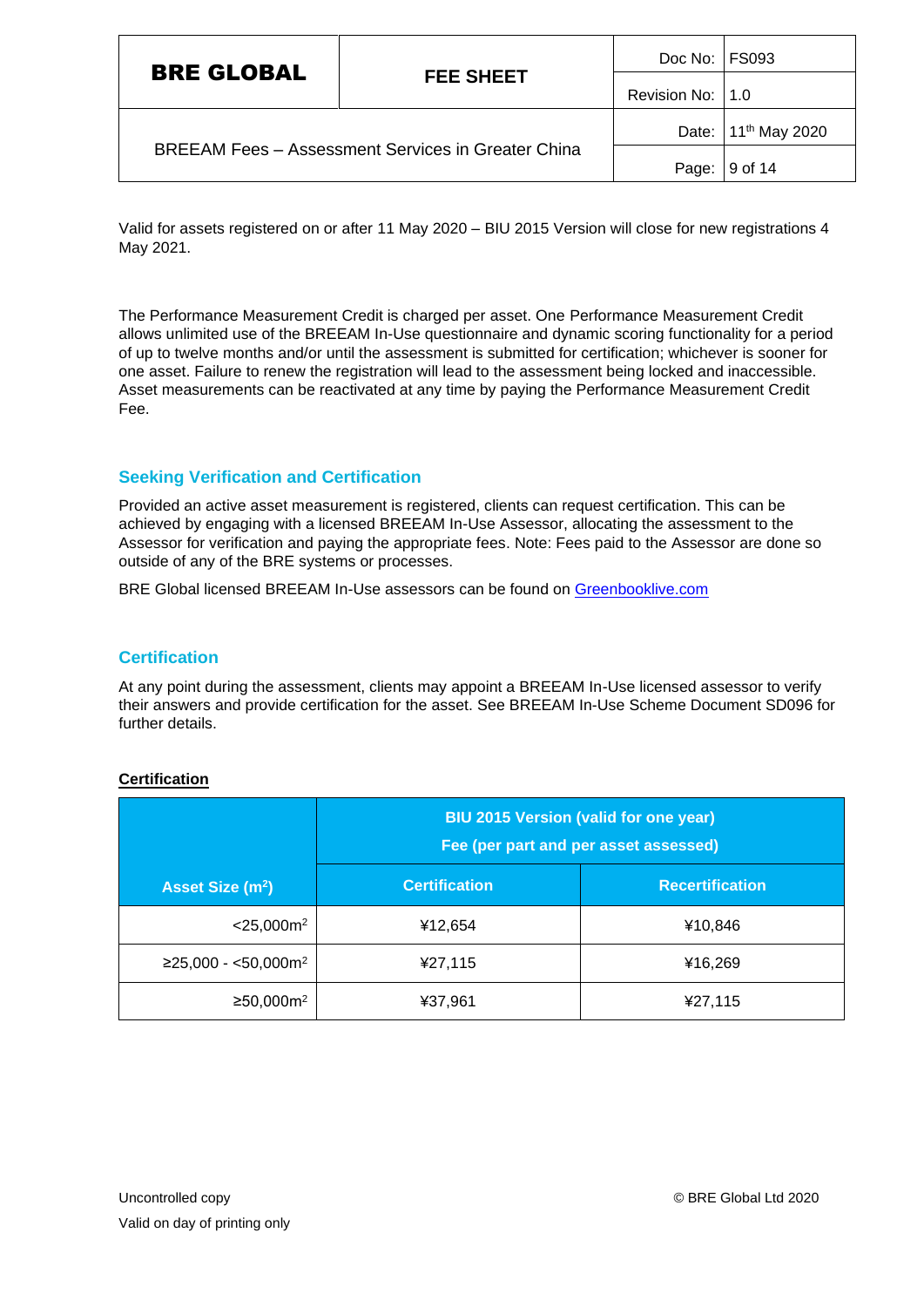|                                                           | <b>FEE SHEET</b> | Doc No: FS093      |                                 |
|-----------------------------------------------------------|------------------|--------------------|---------------------------------|
| <b>BRE GLOBAL</b>                                         |                  | Revision No:   1.0 |                                 |
| <b>BREEAM Fees - Assessment Services in Greater China</b> |                  |                    | Date: 11 <sup>th</sup> May 2020 |
|                                                           |                  | Page:              | 10 of 14                        |

|                              | <b>BIU Version 6</b><br>Fee (per part and per asset assessed) |
|------------------------------|---------------------------------------------------------------|
| Asset Size (m <sup>2</sup> ) | <b>Certification</b>                                          |
| $<$ 25,000 $m2$              | ¥10,000                                                       |
| $≥25,000 - <50,000m2$        | ¥45,000                                                       |
| $≥50,000m2 - <75,000 m2$     | ¥70,000                                                       |
| ≥75,000m <sup>2</sup>        | ¥90.000                                                       |

Valid for assets submitted for certification on or after 11 May 2020

Note: Batched certificate requests are available through cost proposals only. Cost proposals can be requested by emailing the BREEAM In-Use team at: breeaminuse@bregroup.com. Payments made direct to the BREEAM In-Use online system will be charged at the standard rate and will not be eligible for a refund.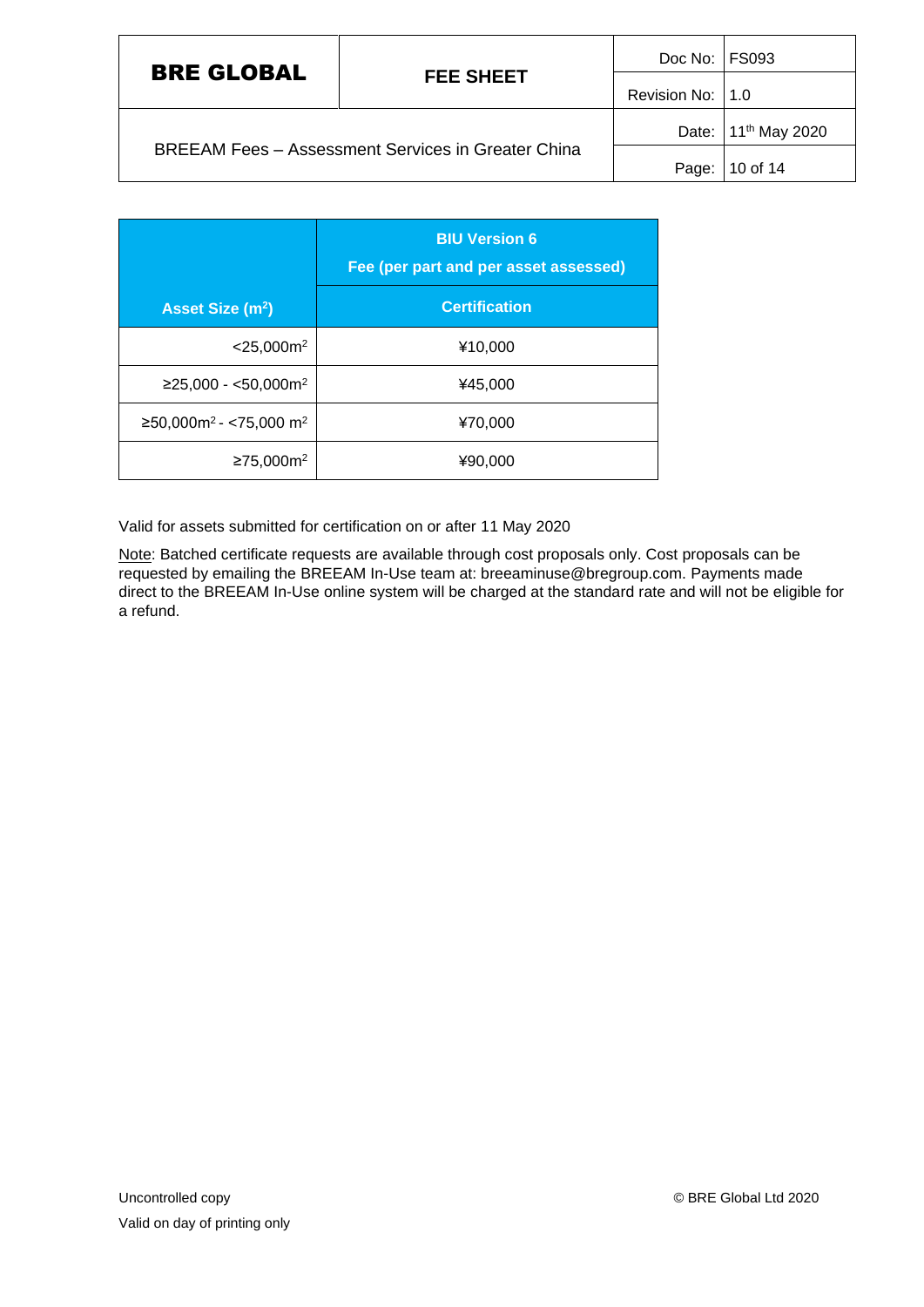| <b>BRE GLOBAL</b>                                         |                  | Doc No: FS093    |                                 |
|-----------------------------------------------------------|------------------|------------------|---------------------------------|
|                                                           | <b>FEE SHEET</b> | Revision No: 1.0 |                                 |
| <b>BREEAM Fees - Assessment Services in Greater China</b> |                  |                  | Date: 11 <sup>th</sup> May 2020 |
|                                                           |                  | Page:            | 11 of 14                        |

# **Certificate Renewal (BIU 2015 Version only)**

Certificates issued against Part 1 or Part 2 for BIU 2015 version only may be renewed subject to confirmation by the client that no significant changes have been made to the asset or its operation. A renewal can be requested twice following initial certificate issue. Therefore, Part 1 and 2 assessments can be certified under the same certification decision for up to three years.

|                                                                                  | <b>BIU 2015 Version</b> | <b>BIU Version 6</b> |
|----------------------------------------------------------------------------------|-------------------------|----------------------|
| Part 1 Certificate – Asset Performance (no significant<br>changes)               | ¥1,205 per asset        | n/a                  |
| Part 2 Certificate - Building Management<br>Performance (no significant changes) | ¥1,205 per asset        | n/a                  |

# **Mid-cycle Certifications (BIU Version 6)**

Certificates issued against Part 1 or Part 2 are valid for up to three years. If the client wishes to submit new information or change the decision regarding their certificate within this timeframe, they can opt to take part in mid cycle certification, the result of which will be valid for the remaining time on the original certificate.

|                                   | <b>BIU Version 6</b><br>Fee (per part and per asset assessed) |  |
|-----------------------------------|---------------------------------------------------------------|--|
| <b>Asset Size (m<sup>2</sup>)</b> | <b>Mid-cycle certification</b>                                |  |
| $<$ 25,000 $m2$                   | ¥9,000                                                        |  |
| $≥25,000 - <50,000m2$             | ¥35,000                                                       |  |
| $≥50,000m2 - <75,000 m2$          | ¥60,000                                                       |  |
| ≥75,000m <sup>2</sup>             | ¥80,000                                                       |  |

Valid for assets submitted for certification on or after 11 May 2020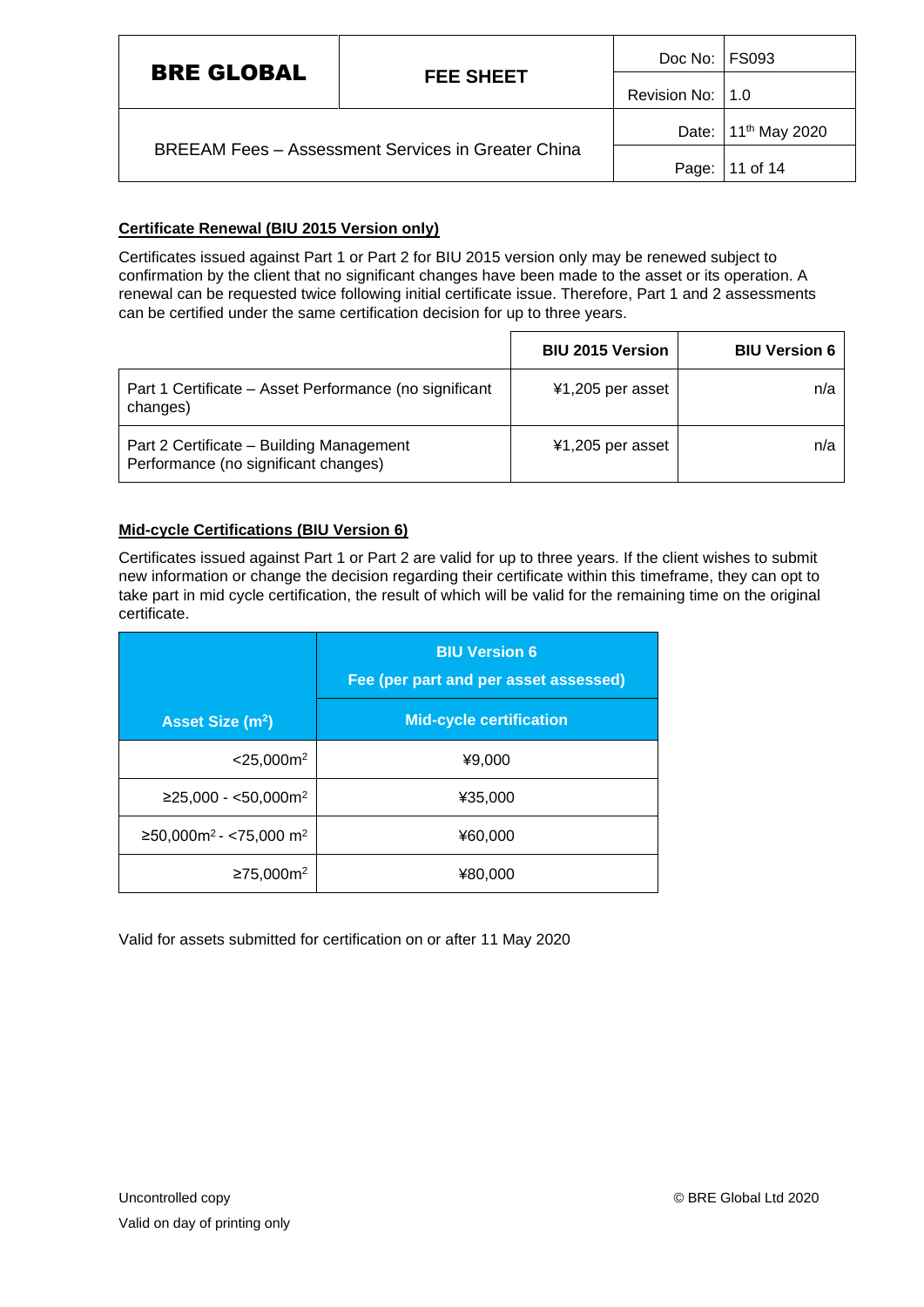| <b>BRE GLOBAL</b>                                         |                  | Doc No: FS093      |                                 |
|-----------------------------------------------------------|------------------|--------------------|---------------------------------|
|                                                           | <b>FEE SHEET</b> | Revision No:   1.0 |                                 |
| <b>BREEAM Fees - Assessment Services in Greater China</b> |                  |                    | Date: 11 <sup>th</sup> May 2020 |
|                                                           |                  | Page:              | 12 of 14                        |

#### **Changes to Certificate**

|                                       | <b>BIU 2015 Version</b> | <b>BIU Version 6</b> |
|---------------------------------------|-------------------------|----------------------|
| Certificate amendment – per amendment | ¥814                    | ¥814                 |

Valid for certificate amendments requested on or after 11 May 2020

BRE Global reserve the right to charge additional fees at hourly rates to address system or technical queries where these exceed a reasonable norm.

# <span id="page-12-0"></span>**Other Scheme Related Services**

#### **Listings**

 $\mathsf{r}$ 

| Per additional licensed assessor company address listing on GreenBookLive | ¥543 |
|---------------------------------------------------------------------------|------|
|---------------------------------------------------------------------------|------|

The fee for additional listings is charged per additional company address and payable with annual licence renewal.

#### **Quality assurance & certification**

| <b>Service</b>                                                                                                                               | Fee:    |
|----------------------------------------------------------------------------------------------------------------------------------------------|---------|
| Fast Track Quality Assurance audit, per assessment                                                                                           | ¥54,230 |
| Quality Assurance audit failure (refer to Operations Manual for detail)                                                                      | ¥4,176  |
| International assessment translation service<br>*The service covers a total of 3 submissions, i.e. a first submission and 2<br>resubmissions | ¥17,354 |
| International assessment translation service – resubmitted assessments<br>*The service covers a total of 3 resubmissions                     | ¥5,965  |
| Existing certificate amendment and re-issue (first/single certificate)                                                                       | ¥1,302  |